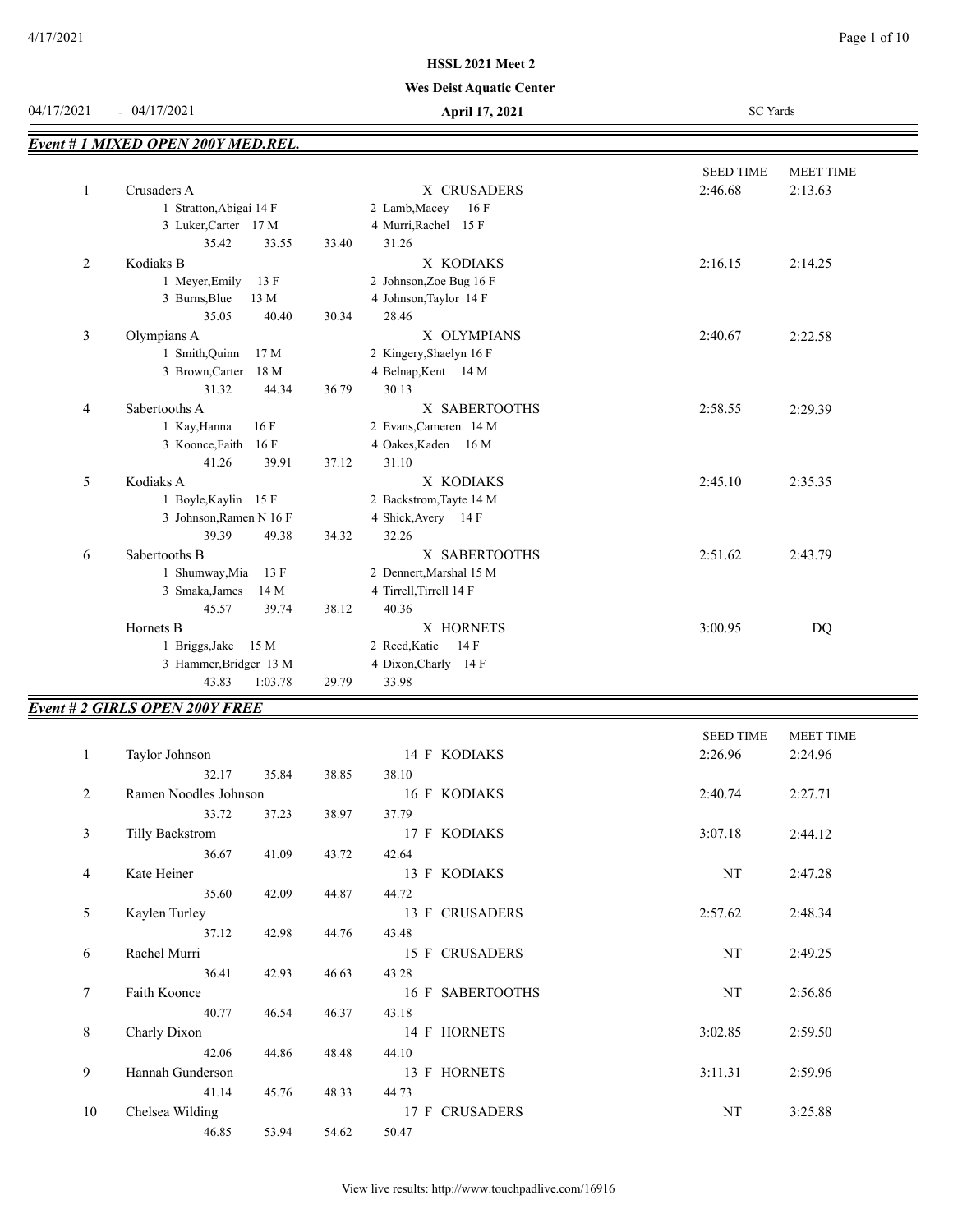#### **Wes Deist Aquatic Center**

| 04/17/2021     | $-04/17/2021$                       |         |         |         | April 17, 2021   | <b>SC</b> Yards  |                  |
|----------------|-------------------------------------|---------|---------|---------|------------------|------------------|------------------|
| 11             | Arlie Roundy                        |         |         |         | 14 F CRUSADERS   | 3:59.36          | 3:50.38          |
|                | 52.32                               | 1:02.35 | 1:03.13 | 52.58   |                  |                  |                  |
|                | <b>Event #3 BOYS OPEN 200Y FREE</b> |         |         |         |                  |                  |                  |
|                |                                     |         |         |         |                  | <b>SEED TIME</b> | <b>MEET TIME</b> |
| $\mathbf{1}$   | Steve Drysdale                      |         |         |         | 16 M SABERTOOTHS | NT               | 2:06.09          |
|                | 27.70                               | 32.00   | 33.45   | 32.94   |                  |                  |                  |
| $\overline{2}$ | <b>Blue Burns</b>                   |         |         |         | 13 M KODIAKS     | $_{\rm NT}$      | 2:20.92          |
|                | 32.39                               | 37.06   | 37.90   | 33.57   |                  |                  |                  |
| 3              | Adam Allred                         |         |         |         | 14 M CRUSADERS   | NT               | 2:24.59          |
|                | 30.50                               | 37.35   | 38.36   | 38.38   |                  |                  |                  |
| 4              | William Winterbottom                |         |         |         | 17 M SABERTOOTHS | 2:22.53          | 2:26.55          |
|                | 32.73                               | 38.26   | 39.53   | 36.03   |                  |                  |                  |
| 5              | Carter Luker                        |         |         |         | 17 M CRUSADERS   | $_{\rm NT}$      | 2:38.94          |
|                | 30.85                               |         | 1:49.49 | 49.45   |                  |                  |                  |
| 6              | Caleb Benson                        |         |         |         | 16 M CRUSADERS   | 2:46.38          | 2:43.56          |
|                | 33.77                               | 40.62   | 45.94   | 43.23   |                  |                  |                  |
| $\tau$         | Zayne Backstrom                     |         |         |         | 14 M KODIAKS     | 2:55.81          | 2:57.32          |
|                | 36.78                               | 45.41   | 48.20   | 46.93   |                  |                  |                  |
| 8              | Cameren Evans                       |         |         |         | 14 M SABERTOOTHS | 3:32.74          | 3:01.53          |
|                |                                     |         | 47.76   | 47.63   |                  |                  |                  |
| 9              | Tyler Murri                         |         |         |         | 13 M CRUSADERS   | NT               | 3:04.12          |
|                | 41.24                               | 46.25   | 49.26   | 47.37   |                  |                  |                  |
| 10             | Josh Briggs                         |         |         |         | 13 M HORNETS     | 3:11.28          | 3:07.07          |
|                | 40.43                               | 45.32   | 49.52   | 51.80   |                  |                  |                  |
| 11             | Jake Briggs                         |         |         |         | 15 M HORNETS     | 3:09.44          | 3:13.40          |
|                | 41.51                               | 50.88   | 53.95   | 47.06   |                  |                  |                  |
| 12             | Marshall Dennert                    |         |         |         | 15 M SABERTOOTHS | 3:18.08          | 3:14.30          |
|                | 40.23                               | 47.25   | 52.74   | 54.08   |                  |                  |                  |
| 13             | <b>Jaxson Bates</b>                 |         |         |         | 14 M KODIAKS     | 3:43.50          | 3:30.56          |
|                | 44.97                               | 52.88   | 58.54   | 54.17   |                  |                  |                  |
| 14             | Nolan Ma                            |         |         |         | 14 M KODIAKS     | 4:06.20          | 4:02.85          |
|                | 44.30                               | 1:02.55 | 1:10.63 | 1:05.37 |                  |                  |                  |

| Event #4 GIRLS OPEN 200Y I.M. |  |  |
|-------------------------------|--|--|
|                               |  |  |

|                |                    |       |         |                            | <b>SEED TIME</b> | <b>MEET TIME</b> |
|----------------|--------------------|-------|---------|----------------------------|------------------|------------------|
| $\mathbf{I}$   | Zoe Bug Johnson    |       |         | 16 F KODIAKS               | 2:59.99          | 2:45.56          |
|                | 37.81              | 42.42 | 47.96   | 37.37                      |                  |                  |
| $\overline{2}$ | Abigail Stratton   |       |         | 14 F CRUSADERS             | 2:54.44          | 2:54.11          |
|                | 39.06              | 41.51 | 55.20   | 38.34                      |                  |                  |
| 3              | <b>Emily Meyer</b> |       |         | 13 F KODIAKS               | NT               | 2:56.08          |
|                | 40.85              | 46.22 | 51.02   | 37.99                      |                  |                  |
| 4              | Kaylin Boyle       |       |         | 15 F KODIAKS               | NT               | 3:12.39          |
|                | 44.12              | 45.99 | 58.80   | 43.48                      |                  |                  |
| 5              | Kaylen Turley      |       |         | 13 F CRUSADERS             | 3:18.44          | 3:13.56          |
|                | 44.38              | 47.58 | 57.47   | 44.13                      |                  |                  |
| 6              | Hanna Kay          |       |         | <b>SABERTOOTHS</b><br>16 F | NT               | 3:26.91          |
|                | 47.05              | 49.24 | 1:00.08 | 50.54                      |                  |                  |
| 7              | Addi Granat        |       |         | <b>SABERTOOTHS</b><br>14 F | NT               | 3:40.21          |
|                |                    |       | 1:03.18 | 51.78                      |                  |                  |
|                |                    |       |         |                            |                  |                  |

*Event # 5 BOYS OPEN 200Y I.M.*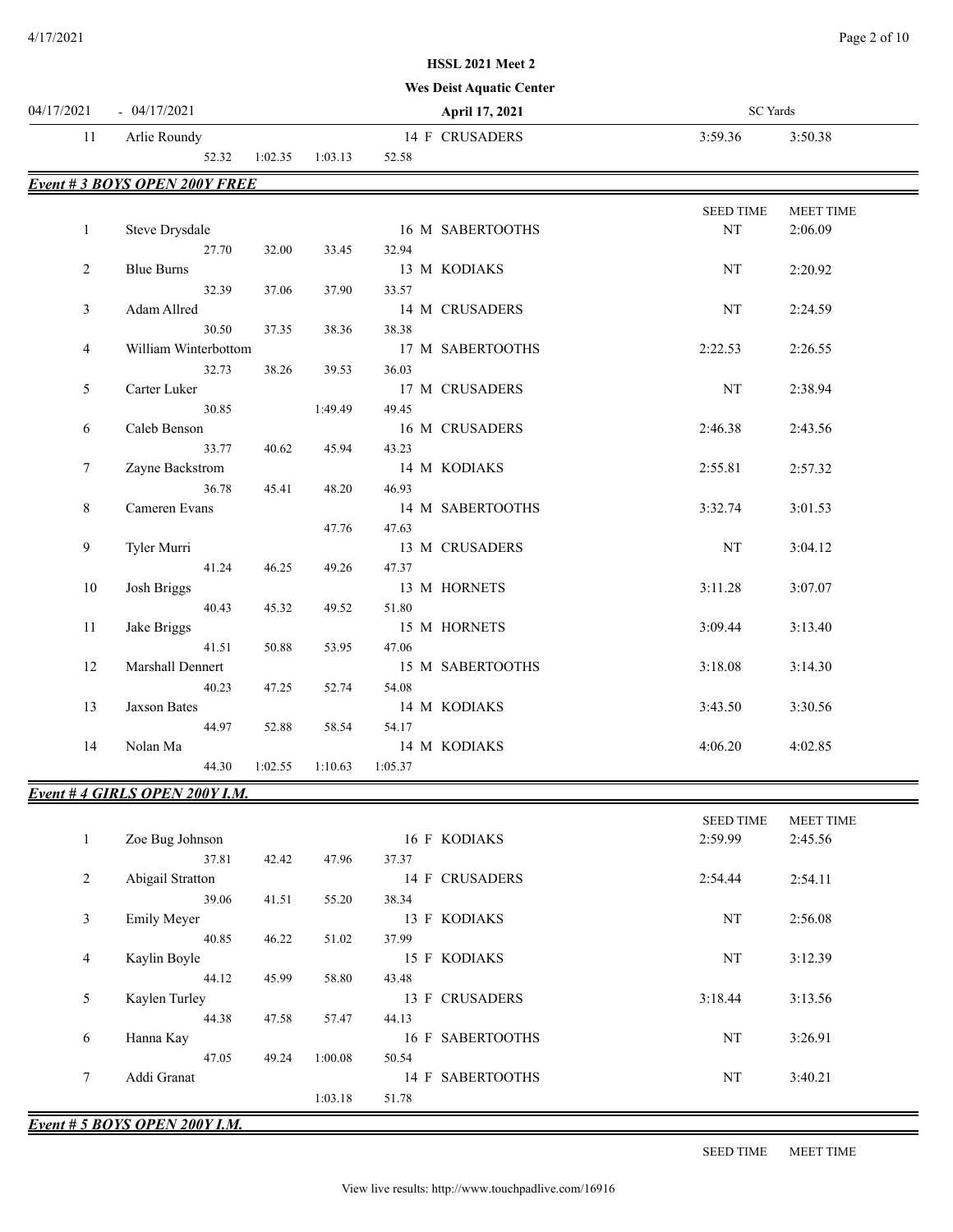# **Wes Deist Aquatic Center HSSL 2021 Meet 2**

| 04/17/2021     | $-04/17/2021$                       |       |         | April 17, 2021   |         | SC Yards |  |
|----------------|-------------------------------------|-------|---------|------------------|---------|----------|--|
| $\mathbf{1}$   | Steve Drysdale                      |       |         | 16 M SABERTOOTHS | 2:54.94 | 2:24.76  |  |
|                | 33.60                               | 34.63 | 42.93   | 33.60            |         |          |  |
| 2              | Adam Allred                         |       |         | 14 M CRUSADERS   | 2:44.29 | 2:43.54  |  |
|                | 35.95                               | 41.77 | 46.85   | 38.97            |         |          |  |
| 3              | Bridger Hammer                      |       |         | 13 M HORNETS     | NT      | 2:50.35  |  |
|                | 35.55                               | 42.22 | 54.78   | 37.80            |         |          |  |
| $\overline{4}$ | Mathias Ravsten                     |       |         | 14 M SABERTOOTHS | 3:21.90 | 3:15.30  |  |
|                | 40.92                               | 49.94 | 59.18   | 45.26            |         |          |  |
| 5              | James Smaka                         |       |         | 14 M SABERTOOTHS | NT      | 3:15.44  |  |
|                | 43.56                               | 53.18 | 54.87   | 43.83            |         |          |  |
| 6              | Isaac Dallimore                     |       |         | 14 M CRUSADERS   | NT      | 3:25.31  |  |
|                | 51.07                               | 52.88 | 56.63   | 44.73            |         |          |  |
| 7              | Tayte Backstrom                     |       |         | 14 M KODIAKS     | NT      | 3:38.30  |  |
|                | 49.45                               | 59.84 | 1:01.29 |                  |         |          |  |
|                | <b>Event #6 GIRLS OPEN 50Y FREE</b> |       |         |                  |         |          |  |

| $\mathbf{1}$ | Taylor Johnson                 | 14 F KODIAKS     | <b>SEED TIME</b><br>:30.21 | MEET TIME<br>30.05 |  |
|--------------|--------------------------------|------------------|----------------------------|--------------------|--|
|              | 30.05                          |                  |                            |                    |  |
| 2            | Macey Lamb<br>31.10            | 16 F CRUSADERS   | NT                         | 31.10              |  |
| 3            | Faith Koonce                   | 16 F SABERTOOTHS | $\rm{NT}$                  | 31.90              |  |
| 4            | 31.90<br>Tilly Backstrom       | 17 F KODIAKS     | :35.69                     | 34.10              |  |
| 5            | 34.10<br>Avery Shick           | 14 F KODIAKS     | :33.27                     | 34.39              |  |
| 6            | 34.39<br>Kate Heiner           | 13 F KODIAKS     | :33.08                     | 34.47              |  |
| 7            | 34.47<br>Charlotte Zylman      | 15 F OLYMPIANS   | :35.25                     | 34.63              |  |
| 8            | 34.63<br>Charly Dixon          | 14 F HORNETS     | :35.63                     | 35.28              |  |
| 9            | 35.28<br>Natalie Warner        | 15 F CRUSADERS   | :36.58                     | 36.35              |  |
| $10\,$       | 36.35<br>Shaelyn Kingery       | 16 F OLYMPIANS   | :38.16                     | 37.20              |  |
| 11           | 37.20<br>Hannah Gunderson      | 13 F HORNETS     | :37.07                     | 37.62              |  |
| 12           | 37.62<br>Hanna Kay             | 16 F SABERTOOTHS | :43.06                     | 39.48              |  |
| 13           | 39.48<br>Tirrell Tirrell       | 14 F SABERTOOTHS | :42.72                     | 41.89              |  |
|              | 42.39                          |                  |                            |                    |  |
| 14           | Mia Shumway<br>42.77           | 13 F SABERTOOTHS | :44.18                     | 42.28              |  |
| 15           | Katie Reed                     | 14 F HORNETS     | :41.35                     | 42.92              |  |
| 16           | Arlie Roundy<br>47.77          | 14 F CRUSADERS   | :43.80                     | 47.77              |  |
|              | $Event # 7 ROVC ODEN 50V EDEF$ |                  |                            |                    |  |

### *Event # 7 BOYS OPEN 50Y FREE*

26.38

1 Blue Burns 13 M KODIAKS :26.22 26.38

SEED TIME MEET TIME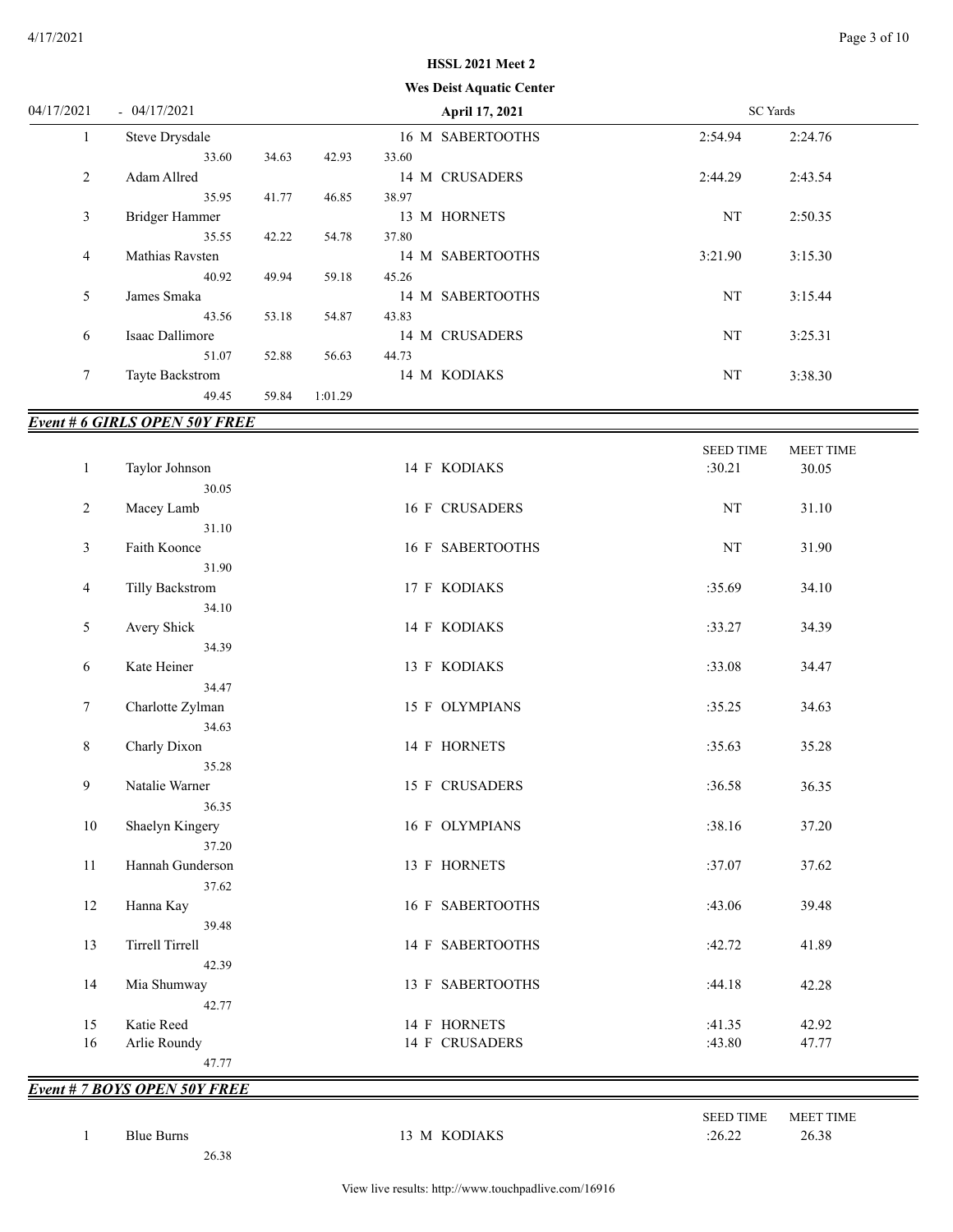# **Wes Deist Aquatic Center HSSL 2021 Meet 2**

| 04/17/2021     | $-04/17/2021$                | April 17, 2021   | <b>SC</b> Yards |  |
|----------------|------------------------------|------------------|-----------------|--|
| $\overline{2}$ | William Winterbottom         | 17 M SABERTOOTHS | :26.84<br>26.93 |  |
|                | 26.93                        |                  |                 |  |
| 3              | Nathan Franck                | 17 M SABERTOOTHS | :31.31<br>27.49 |  |
|                | 27.49                        |                  |                 |  |
| 4              | Quinn Smith                  | 17 M OLYMPIANS   | :32.92<br>27.60 |  |
|                | 27.60                        |                  |                 |  |
| 5              | Carter Brown                 | 18 M OLYMPIANS   | :28.68<br>27.97 |  |
|                | 27.97                        |                  |                 |  |
| 6              | Eli Thompson                 | 15 M SABERTOOTHS | :34.22<br>28.01 |  |
|                | 28.01                        |                  |                 |  |
| $\tau$         | Kent Belnap                  | 14 M OLYMPIANS   | 29.61<br>:29.93 |  |
|                | 29.61                        |                  |                 |  |
| 8              | Bridger Hammer               | 13 M HORNETS     | :31.38<br>30.19 |  |
|                | 30.19                        |                  |                 |  |
| 9              | Jacob Christensen            | 15 M CRUSADERS   | :30.72<br>30.77 |  |
|                | 30.77<br>Kaden Oakes         |                  |                 |  |
| 10             |                              | 16 M SABERTOOTHS | :32.78<br>33.02 |  |
| 11             | 33.02<br><b>Bobby Koonce</b> | 14 M SABERTOOTHS | :36.80<br>34.36 |  |
|                | 34.36                        |                  |                 |  |
| 12             | Zayne Backstrom              | 14 M KODIAKS     | :27.65<br>35.64 |  |
|                | 35.64                        |                  |                 |  |
| 13             | Isaac Huskinson              | 14 M SABERTOOTHS | :38.35<br>36.40 |  |
|                | 36.40                        |                  |                 |  |
| 14             | Josh Briggs                  | 13 M HORNETS     | :33.23<br>36.59 |  |
|                | 36.59                        |                  |                 |  |
| 15             | Alec Brower                  | 14 M OLYMPIANS   | 36.63<br>:44.27 |  |
| 16             | Cameren Evans                | 14 M SABERTOOTHS | :37.79<br>37.63 |  |
|                | 37.63                        |                  |                 |  |
| 17             | Marshall Dennert             | 15 M SABERTOOTHS | :37.69<br>37.66 |  |
|                | 37.66                        |                  |                 |  |
| 18             | Isaac Dallimore              | 14 M CRUSADERS   | :35.18<br>38.49 |  |
|                | 38.49                        |                  |                 |  |
| 19             | Jake Briggs                  | 15 M HORNETS     | :36.55<br>38.94 |  |
|                | 38.94                        |                  |                 |  |
| 20             | Nolan Ma                     | 14 M KODIAKS     | :41.38<br>43.17 |  |
|                | 43.71                        |                  |                 |  |
| 21             | <b>Jaxson Bates</b>          | 14 M KODIAKS     | :45.60<br>44.89 |  |
|                | 44.89                        |                  |                 |  |
| 22             | Isaac Coulsey                | 14 M OLYMPIANS   | :46.59<br>46.61 |  |
|                | 46.61                        |                  |                 |  |

#### *Event # 8 GIRLS OPEN 100Y FLY*

|   |                       |                | <b>SEED TIME</b> | <b>MEET TIME</b> |
|---|-----------------------|----------------|------------------|------------------|
|   | Ramen Noodles Johnson | 16 F KODIAKS   | 1:23.39          | 1:17.89          |
|   | 35.92<br>41.97        |                |                  |                  |
| 2 | Zoe Bug Johnson       | 16 F KODIAKS   | 1:34.29          | 1:23.13          |
|   | 38.64<br>44.49        |                |                  |                  |
| 3 | <b>Emily Meyer</b>    | 13 F KODIAKS   | NT               | 1:29.17          |
|   | 46.76<br>42.41        |                |                  |                  |
| 4 | Abigail Stratton      | 14 F CRUSADERS | NT               | 1:36.48          |
|   | 43.22<br>53.26        |                |                  |                  |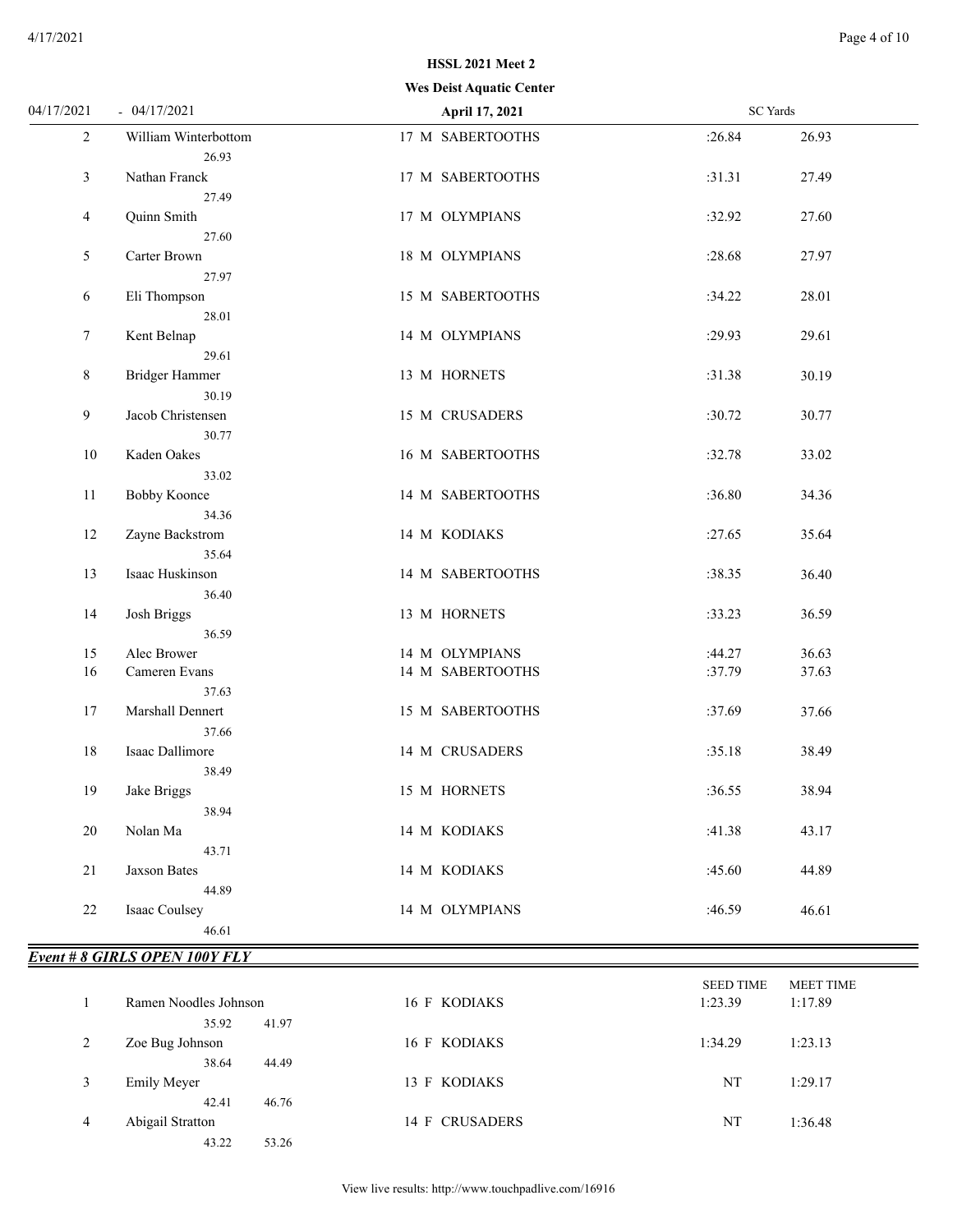#### **Wes Deist Aquatic Center**

| 04/17/2021   | $-04/17/2021$                          |         | April 17, 2021   | $\rm SC$ Yards   |                  |
|--------------|----------------------------------------|---------|------------------|------------------|------------------|
| 5            | Hanna Kay                              |         | 16 F SABERTOOTHS | 1:46.13          | 1:46.54          |
|              | 50.47                                  | 56.07   |                  |                  |                  |
|              | <b>Event #9 BOYS OPEN 100Y FLY</b>     |         |                  |                  |                  |
|              |                                        |         |                  | <b>SEED TIME</b> | MEET TIME        |
| $\mathbf{1}$ | Steve Drysdale                         |         | 16 M SABERTOOTHS | $\rm{NT}$        | 1:12.95          |
|              | 32.56                                  | 40.39   |                  |                  |                  |
| 2            | Carter Luker                           |         | 17 M CRUSADERS   | 1:23.21          | 1:22.63          |
|              | 37.72                                  | 44.91   |                  |                  |                  |
| 3            | Nathan Franck                          |         | 17 M SABERTOOTHS | 1:25.63          | 1:23.85          |
|              | 39.51                                  | 44.34   |                  |                  |                  |
| 4            | Caleb Benson                           |         | 16 M CRUSADERS   | NT               | 1:37.80          |
|              | 38.06                                  | 59.74   |                  |                  |                  |
| 5            | Mathias Ravsten                        |         | 14 M SABERTOOTHS | $\rm{NT}$        | 1:50.43          |
|              | 48.05                                  | 1:02.38 |                  |                  |                  |
| 6            | Tayte Backstrom                        |         | 14 M KODIAKS     | NT               | 1:51.76          |
|              | 47.14                                  | 1:04.62 |                  |                  |                  |
|              | <b>Event # 10 GIRLS OPEN 100Y FREE</b> |         |                  |                  |                  |
|              |                                        |         |                  | <b>SEED TIME</b> | <b>MEET TIME</b> |
| $\mathbf{1}$ | Taylor Johnson                         |         | 14 F KODIAKS     | 1:13.86          | 1:06.62          |
|              | 32.52                                  | 34.10   |                  |                  |                  |
| 2            | Macey Lamb                             |         | 16 F CRUSADERS   | NT               | 1:09.85          |
|              | 33.36                                  | 36.49   |                  |                  |                  |
| 3            | Tilly Backstrom                        |         | 17 F KODIAKS     | 1:17.94          | 1:16.14          |
|              | 35.93                                  | 40.21   |                  |                  |                  |
| 4            | Kaylin Boyle                           |         | 15 F KODIAKS     | 1:16.05          | 1:17.77          |
|              | 38.19                                  | 39.58   |                  |                  |                  |
| 5            | Avery Shick                            |         | 14 F KODIAKS     | 1:18.74          | 1:18.10          |
|              | 38.10                                  | 40.00   |                  |                  |                  |
| 6            | Kate Heiner                            |         | 13 F KODIAKS     | 1:18.41          | 1:19.06          |
|              | 38.52                                  | 40.54   |                  |                  |                  |
| 7            | Faith Koonce                           |         | 16 F SABERTOOTHS | NT               | 1:19.89          |
|              | 37.91                                  | 41.98   |                  |                  |                  |
| 8            | Charly Dixon                           |         | 14 F HORNETS     | 1:23.73          | 1:21.25          |
|              | 39.88                                  | 41.37   |                  |                  |                  |
| 9            | Charlotte Zylman                       |         | 15 F OLYMPIANS   | 1:24.04          | 1:22.76          |
|              | 39.23                                  | 43.53   |                  |                  |                  |
| $10\,$       | Hannah Gunderson                       |         | 13 F HORNETS     | 1:24.49          | 1:23.39          |
|              | 40.92                                  | 42.47   |                  |                  |                  |
| 11           | Shaelyn Kingery                        |         | 16 F OLYMPIANS   | 1:29.24          | 1:26.04          |
|              | 39.99<br>Natalie Warner                | 46.05   |                  | 1:30.57          |                  |
| 12           |                                        |         | 15 F CRUSADERS   |                  | 1:26.17          |
| 13           | 42.66<br>Mia Shumway                   | 43.51   | 13 F SABERTOOTHS | 1:36.40          | 1:33.24          |
|              | 43.57                                  | 49.67   |                  |                  |                  |
| 14           | Chelsea Wilding                        |         | 17 F CRUSADERS   | 1:37.96          |                  |
|              | 46.70                                  | 53.69   |                  |                  | 1:40.39          |
| 15           | Tirrell Tirrell                        |         | 14 F SABERTOOTHS | 1:41.23          | 1:42.57          |
|              | 1:42.57                                |         |                  |                  |                  |
| 16           | Katie Reed                             |         | 14 F HORNETS     | 1:40.32          | 1:43.78          |
|              | 48.99                                  | 56.51   |                  |                  |                  |
|              |                                        |         |                  |                  |                  |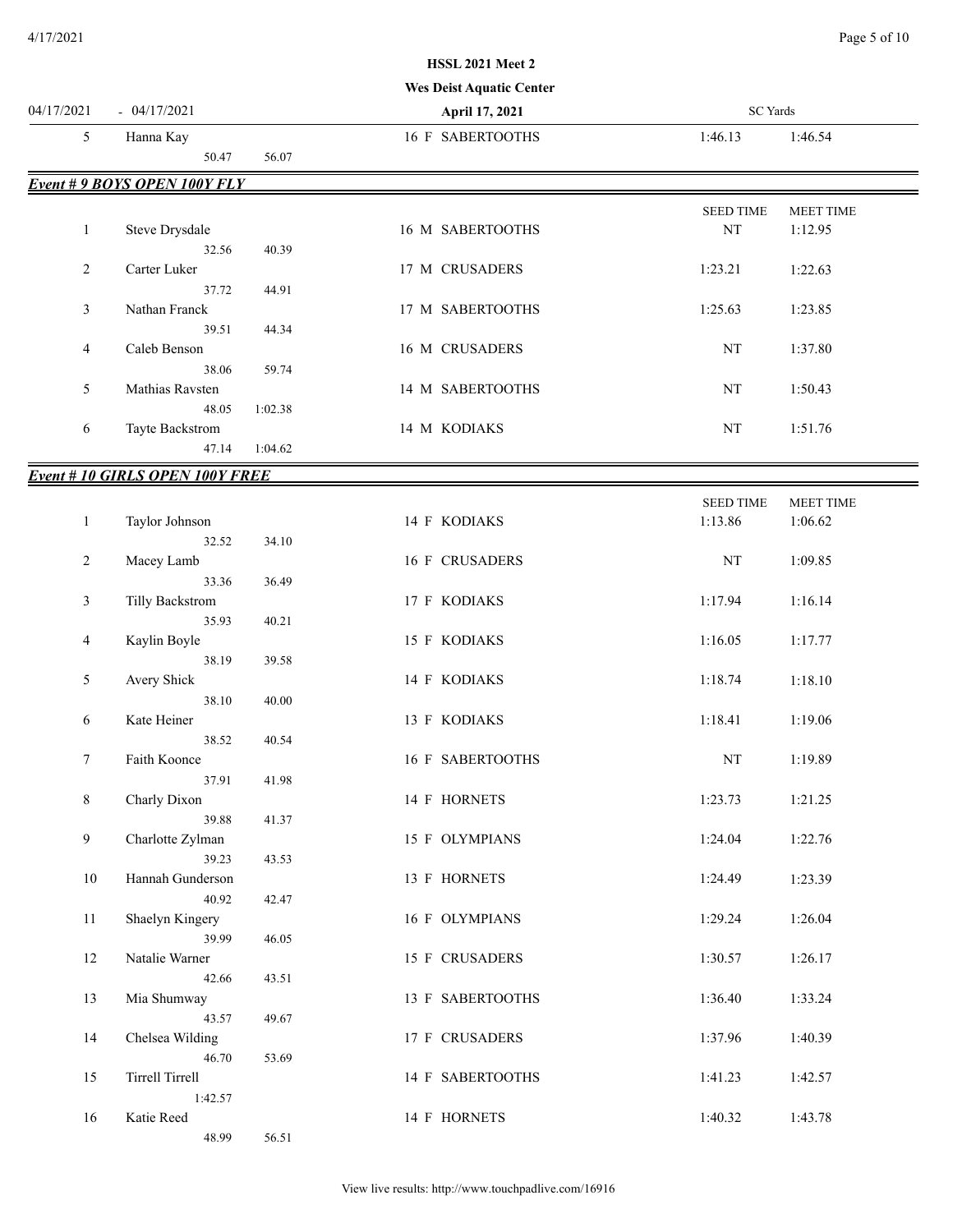#### **Wes Deist Aquatic Center**

| 14 F CRUSADERS<br>17<br>Arlie Roundy<br>1:55.28<br>1:53.25<br>54.70<br>Event # 11 BOYS OPEN 100Y FREE<br><b>SEED TIME</b><br><b>MEET TIME</b><br>$\mathbf{1}$<br><b>Blue Burns</b><br>13 M KODIAKS<br>1:01.26<br>58.58<br>27.64<br>30.94<br>1:15.00<br>$\overline{2}$<br>Eli Thompson<br>15 M SABERTOOTHS<br>1:02.75<br>29.82<br>32.93<br>$\mathfrak{Z}$<br>Kent Belnap<br>14 M OLYMPIANS<br>1:10.12<br>1:08.05<br>30.92<br>37.13<br>Quinn Smith<br>17 M OLYMPIANS<br>1:27.65<br>4<br>1:09.41<br>31.52<br>37.89<br>Caleb Benson<br>16 M CRUSADERS<br>1:08.23<br>5<br>1:11.18<br>33.21<br>37.97<br>Jacob Christensen<br>1:11.69<br>1:12.15<br>6<br>15 M CRUSADERS<br>34.10<br>38.05<br>Josh Briggs<br>13 M HORNETS<br>1:22.37<br>1:17.30<br>7<br>37.31<br>39.99<br>Zayne Backstrom<br>14 M KODIAKS<br>1:37.85<br>1:20.34<br>8<br>36.84<br>43.50<br>Kaden Oakes<br>9<br>16 M SABERTOOTHS<br>1:18.27<br>1:21.56<br>37.12<br>44.44<br><b>Bobby Koonce</b><br>1:22.93<br>1:22.01<br>10<br>14 M SABERTOOTHS<br>37.90<br>44.11<br>Isaac Dallimore<br>14 M CRUSADERS<br>NT<br>11<br>1:22.61<br>40.67<br>41.94<br>Tyler Murri<br>13 M CRUSADERS<br>NT<br>12<br>1:23.95<br>40.76<br>43.19<br>Cameren Evans<br>14 M SABERTOOTHS<br>1:20.85<br>1:25.12<br>13<br>1:25.12<br>14<br>Isaac Huskinson<br>14 M SABERTOOTHS<br>1:26.54<br>1:27.41<br>44.89<br>42.52<br>Jake Briggs<br>1:24.83<br>1:27.48<br>15<br>15 M HORNETS<br>42.75<br>44.73<br>Alec Brower<br>1:35.04<br>1:28.80<br>16<br>14 M OLYMPIANS | 04/17/2021 | $-04/17/2021$ | April 17, 2021 | SC Yards |  |
|--------------------------------------------------------------------------------------------------------------------------------------------------------------------------------------------------------------------------------------------------------------------------------------------------------------------------------------------------------------------------------------------------------------------------------------------------------------------------------------------------------------------------------------------------------------------------------------------------------------------------------------------------------------------------------------------------------------------------------------------------------------------------------------------------------------------------------------------------------------------------------------------------------------------------------------------------------------------------------------------------------------------------------------------------------------------------------------------------------------------------------------------------------------------------------------------------------------------------------------------------------------------------------------------------------------------------------------------------------------------------------------------------------------------------------------------------------------------------------------------|------------|---------------|----------------|----------|--|
|                                                                                                                                                                                                                                                                                                                                                                                                                                                                                                                                                                                                                                                                                                                                                                                                                                                                                                                                                                                                                                                                                                                                                                                                                                                                                                                                                                                                                                                                                            |            |               |                |          |  |
|                                                                                                                                                                                                                                                                                                                                                                                                                                                                                                                                                                                                                                                                                                                                                                                                                                                                                                                                                                                                                                                                                                                                                                                                                                                                                                                                                                                                                                                                                            |            |               |                |          |  |
|                                                                                                                                                                                                                                                                                                                                                                                                                                                                                                                                                                                                                                                                                                                                                                                                                                                                                                                                                                                                                                                                                                                                                                                                                                                                                                                                                                                                                                                                                            |            |               |                |          |  |
|                                                                                                                                                                                                                                                                                                                                                                                                                                                                                                                                                                                                                                                                                                                                                                                                                                                                                                                                                                                                                                                                                                                                                                                                                                                                                                                                                                                                                                                                                            |            |               |                |          |  |
|                                                                                                                                                                                                                                                                                                                                                                                                                                                                                                                                                                                                                                                                                                                                                                                                                                                                                                                                                                                                                                                                                                                                                                                                                                                                                                                                                                                                                                                                                            |            |               |                |          |  |
|                                                                                                                                                                                                                                                                                                                                                                                                                                                                                                                                                                                                                                                                                                                                                                                                                                                                                                                                                                                                                                                                                                                                                                                                                                                                                                                                                                                                                                                                                            |            |               |                |          |  |
|                                                                                                                                                                                                                                                                                                                                                                                                                                                                                                                                                                                                                                                                                                                                                                                                                                                                                                                                                                                                                                                                                                                                                                                                                                                                                                                                                                                                                                                                                            |            |               |                |          |  |
|                                                                                                                                                                                                                                                                                                                                                                                                                                                                                                                                                                                                                                                                                                                                                                                                                                                                                                                                                                                                                                                                                                                                                                                                                                                                                                                                                                                                                                                                                            |            |               |                |          |  |
|                                                                                                                                                                                                                                                                                                                                                                                                                                                                                                                                                                                                                                                                                                                                                                                                                                                                                                                                                                                                                                                                                                                                                                                                                                                                                                                                                                                                                                                                                            |            |               |                |          |  |
|                                                                                                                                                                                                                                                                                                                                                                                                                                                                                                                                                                                                                                                                                                                                                                                                                                                                                                                                                                                                                                                                                                                                                                                                                                                                                                                                                                                                                                                                                            |            |               |                |          |  |
|                                                                                                                                                                                                                                                                                                                                                                                                                                                                                                                                                                                                                                                                                                                                                                                                                                                                                                                                                                                                                                                                                                                                                                                                                                                                                                                                                                                                                                                                                            |            |               |                |          |  |
|                                                                                                                                                                                                                                                                                                                                                                                                                                                                                                                                                                                                                                                                                                                                                                                                                                                                                                                                                                                                                                                                                                                                                                                                                                                                                                                                                                                                                                                                                            |            |               |                |          |  |
|                                                                                                                                                                                                                                                                                                                                                                                                                                                                                                                                                                                                                                                                                                                                                                                                                                                                                                                                                                                                                                                                                                                                                                                                                                                                                                                                                                                                                                                                                            |            |               |                |          |  |
|                                                                                                                                                                                                                                                                                                                                                                                                                                                                                                                                                                                                                                                                                                                                                                                                                                                                                                                                                                                                                                                                                                                                                                                                                                                                                                                                                                                                                                                                                            |            |               |                |          |  |
|                                                                                                                                                                                                                                                                                                                                                                                                                                                                                                                                                                                                                                                                                                                                                                                                                                                                                                                                                                                                                                                                                                                                                                                                                                                                                                                                                                                                                                                                                            |            |               |                |          |  |
|                                                                                                                                                                                                                                                                                                                                                                                                                                                                                                                                                                                                                                                                                                                                                                                                                                                                                                                                                                                                                                                                                                                                                                                                                                                                                                                                                                                                                                                                                            |            |               |                |          |  |
|                                                                                                                                                                                                                                                                                                                                                                                                                                                                                                                                                                                                                                                                                                                                                                                                                                                                                                                                                                                                                                                                                                                                                                                                                                                                                                                                                                                                                                                                                            |            |               |                |          |  |
|                                                                                                                                                                                                                                                                                                                                                                                                                                                                                                                                                                                                                                                                                                                                                                                                                                                                                                                                                                                                                                                                                                                                                                                                                                                                                                                                                                                                                                                                                            |            |               |                |          |  |
|                                                                                                                                                                                                                                                                                                                                                                                                                                                                                                                                                                                                                                                                                                                                                                                                                                                                                                                                                                                                                                                                                                                                                                                                                                                                                                                                                                                                                                                                                            |            |               |                |          |  |
|                                                                                                                                                                                                                                                                                                                                                                                                                                                                                                                                                                                                                                                                                                                                                                                                                                                                                                                                                                                                                                                                                                                                                                                                                                                                                                                                                                                                                                                                                            |            |               |                |          |  |
|                                                                                                                                                                                                                                                                                                                                                                                                                                                                                                                                                                                                                                                                                                                                                                                                                                                                                                                                                                                                                                                                                                                                                                                                                                                                                                                                                                                                                                                                                            |            |               |                |          |  |
|                                                                                                                                                                                                                                                                                                                                                                                                                                                                                                                                                                                                                                                                                                                                                                                                                                                                                                                                                                                                                                                                                                                                                                                                                                                                                                                                                                                                                                                                                            |            |               |                |          |  |
|                                                                                                                                                                                                                                                                                                                                                                                                                                                                                                                                                                                                                                                                                                                                                                                                                                                                                                                                                                                                                                                                                                                                                                                                                                                                                                                                                                                                                                                                                            |            |               |                |          |  |
|                                                                                                                                                                                                                                                                                                                                                                                                                                                                                                                                                                                                                                                                                                                                                                                                                                                                                                                                                                                                                                                                                                                                                                                                                                                                                                                                                                                                                                                                                            |            |               |                |          |  |
|                                                                                                                                                                                                                                                                                                                                                                                                                                                                                                                                                                                                                                                                                                                                                                                                                                                                                                                                                                                                                                                                                                                                                                                                                                                                                                                                                                                                                                                                                            |            |               |                |          |  |
|                                                                                                                                                                                                                                                                                                                                                                                                                                                                                                                                                                                                                                                                                                                                                                                                                                                                                                                                                                                                                                                                                                                                                                                                                                                                                                                                                                                                                                                                                            |            |               |                |          |  |
|                                                                                                                                                                                                                                                                                                                                                                                                                                                                                                                                                                                                                                                                                                                                                                                                                                                                                                                                                                                                                                                                                                                                                                                                                                                                                                                                                                                                                                                                                            |            |               |                |          |  |
|                                                                                                                                                                                                                                                                                                                                                                                                                                                                                                                                                                                                                                                                                                                                                                                                                                                                                                                                                                                                                                                                                                                                                                                                                                                                                                                                                                                                                                                                                            |            |               |                |          |  |
|                                                                                                                                                                                                                                                                                                                                                                                                                                                                                                                                                                                                                                                                                                                                                                                                                                                                                                                                                                                                                                                                                                                                                                                                                                                                                                                                                                                                                                                                                            |            |               |                |          |  |
|                                                                                                                                                                                                                                                                                                                                                                                                                                                                                                                                                                                                                                                                                                                                                                                                                                                                                                                                                                                                                                                                                                                                                                                                                                                                                                                                                                                                                                                                                            |            |               |                |          |  |
|                                                                                                                                                                                                                                                                                                                                                                                                                                                                                                                                                                                                                                                                                                                                                                                                                                                                                                                                                                                                                                                                                                                                                                                                                                                                                                                                                                                                                                                                                            |            |               |                |          |  |
|                                                                                                                                                                                                                                                                                                                                                                                                                                                                                                                                                                                                                                                                                                                                                                                                                                                                                                                                                                                                                                                                                                                                                                                                                                                                                                                                                                                                                                                                                            |            |               |                |          |  |
|                                                                                                                                                                                                                                                                                                                                                                                                                                                                                                                                                                                                                                                                                                                                                                                                                                                                                                                                                                                                                                                                                                                                                                                                                                                                                                                                                                                                                                                                                            |            |               |                |          |  |
|                                                                                                                                                                                                                                                                                                                                                                                                                                                                                                                                                                                                                                                                                                                                                                                                                                                                                                                                                                                                                                                                                                                                                                                                                                                                                                                                                                                                                                                                                            |            |               |                |          |  |
|                                                                                                                                                                                                                                                                                                                                                                                                                                                                                                                                                                                                                                                                                                                                                                                                                                                                                                                                                                                                                                                                                                                                                                                                                                                                                                                                                                                                                                                                                            |            |               |                |          |  |
| 43.13<br>45.67                                                                                                                                                                                                                                                                                                                                                                                                                                                                                                                                                                                                                                                                                                                                                                                                                                                                                                                                                                                                                                                                                                                                                                                                                                                                                                                                                                                                                                                                             |            |               |                |          |  |
| 1:41.61<br>17<br>Jaxson Bates<br>14 M KODIAKS<br>1:39.73                                                                                                                                                                                                                                                                                                                                                                                                                                                                                                                                                                                                                                                                                                                                                                                                                                                                                                                                                                                                                                                                                                                                                                                                                                                                                                                                                                                                                                   |            |               |                |          |  |
| 47.77<br>51.96                                                                                                                                                                                                                                                                                                                                                                                                                                                                                                                                                                                                                                                                                                                                                                                                                                                                                                                                                                                                                                                                                                                                                                                                                                                                                                                                                                                                                                                                             |            |               |                |          |  |
| 18<br>Isaac Coulsey<br>14 M OLYMPIANS<br>1:57.71<br>1:51.42                                                                                                                                                                                                                                                                                                                                                                                                                                                                                                                                                                                                                                                                                                                                                                                                                                                                                                                                                                                                                                                                                                                                                                                                                                                                                                                                                                                                                                |            |               |                |          |  |
| 51.04<br>1:00.38                                                                                                                                                                                                                                                                                                                                                                                                                                                                                                                                                                                                                                                                                                                                                                                                                                                                                                                                                                                                                                                                                                                                                                                                                                                                                                                                                                                                                                                                           |            |               |                |          |  |

# *Event # 12 GIRLS OPEN 500Y FREE*

|                  |                                    |       |       |       |                |       |         |       | <b>SEED TIME</b> | <b>MEET TIME</b> |  |
|------------------|------------------------------------|-------|-------|-------|----------------|-------|---------|-------|------------------|------------------|--|
|                  | Ramen Noodles Johnson              |       |       |       | 16 F KODIAKS   |       |         |       | 7:14.64          | 6:33.96          |  |
|                  | 34.99                              | 38.42 | 40.31 | 39.82 | 39.84          | 40.67 | 41.12   | 40.28 |                  |                  |  |
|                  | 40.23                              | 38.28 |       |       |                |       |         |       |                  |                  |  |
| 2                | 13 F KODIAKS<br><b>Emily Meyer</b> |       |       |       |                | NT    | 7:19.24 |       |                  |                  |  |
|                  | 38.25                              | 45.07 | 44.68 | 44.44 | 45.49          | 45.94 | 47.00   | 47.22 |                  |                  |  |
|                  | 43.17                              | 37.98 |       |       |                |       |         |       |                  |                  |  |
| Abigail Stratton |                                    |       |       |       | 14 F CRUSADERS |       |         |       | 9:55.51          | 7:37.13          |  |
|                  | 38.18                              | 44.18 | 47.03 | 46.85 | 48.46          | 48.60 | 48.66   | 48.61 |                  |                  |  |
|                  | 46.60                              |       |       |       |                |       |         |       |                  |                  |  |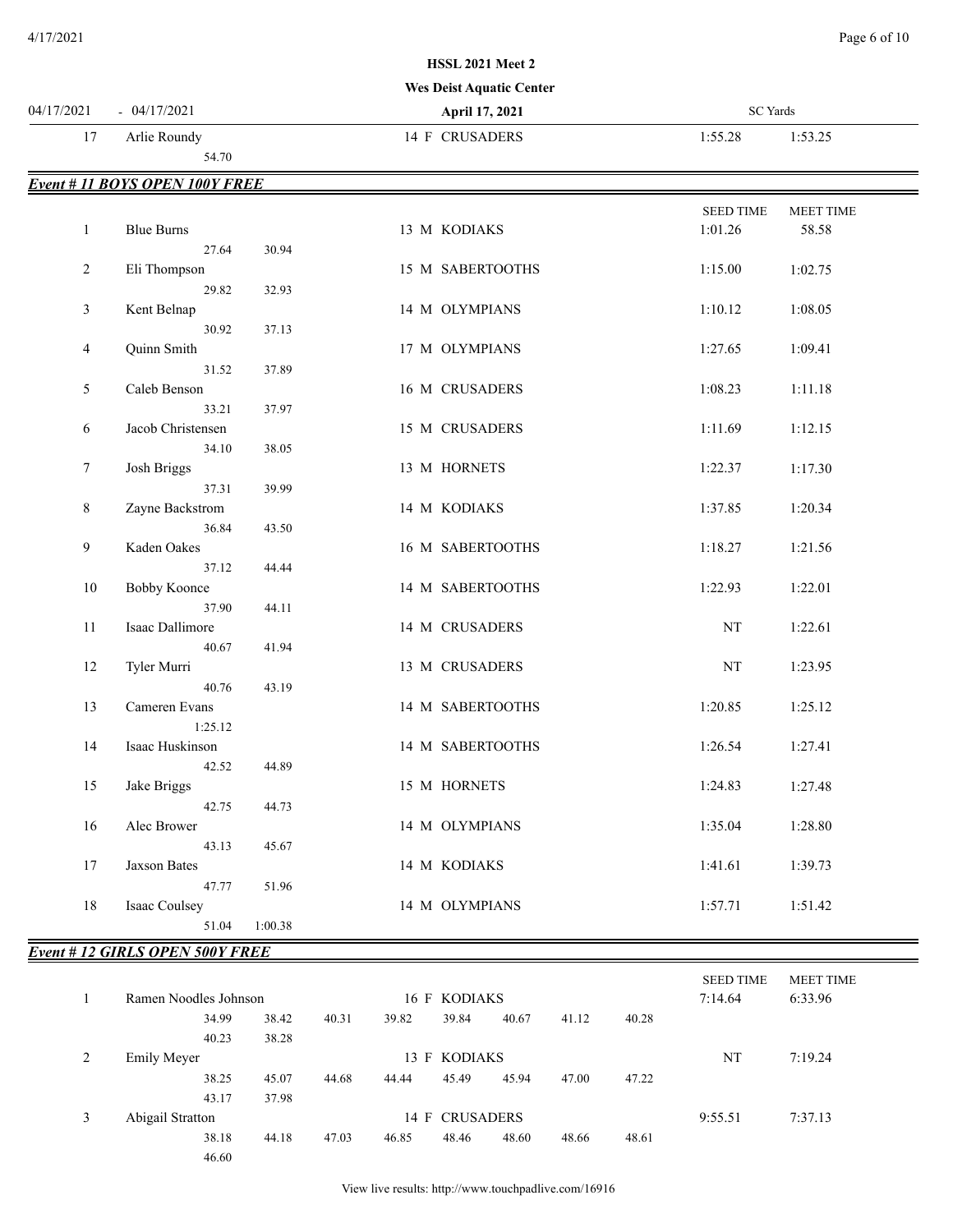#### 4/17/2021 Page 7 of 10

# **Wes Deist Aquatic Center HSSL 2021 Meet 2**

| 04/17/2021 | $-04/17/2021$ |       |       |       |       | April 17, 2021 |       |       |       |    | SC Yards |  |
|------------|---------------|-------|-------|-------|-------|----------------|-------|-------|-------|----|----------|--|
| 4          | Rachel Murri  |       |       |       |       | 15 F CRUSADERS |       |       |       | NT | 7:39.46  |  |
|            |               | 39.13 | 46.04 | 46.76 | 48.43 | 48.52          | 48.43 | 49.61 | 46.40 |    |          |  |
|            |               | 46.08 | 40.06 |       |       |                |       |       |       |    |          |  |
| 5          | Kaylen Turley |       |       |       |       | 13 F CRUSADERS |       |       |       | NT | 7:45.96  |  |
|            |               | 40.96 | 47.75 | 47.95 | 48.84 | 47.56          | 48.14 | 47.56 | 48.88 |    |          |  |
|            |               | 45.81 | 42.51 |       |       |                |       |       |       |    |          |  |

# *Event # 13 BOYS OPEN 500Y FREE*

|         |                      |         |         |         |                |                  |         |         | <b>SEED TIME</b> | <b>MEET TIME</b> |  |
|---------|----------------------|---------|---------|---------|----------------|------------------|---------|---------|------------------|------------------|--|
| $\perp$ | Bridger Hammer       |         |         |         | 13 M HORNETS   |                  |         |         | NT               | 7:03.74          |  |
|         | 34.62                | 40.70   | 42.68   | 45.48   | 45.28          | 44.56            | 42.86   | 43.71   |                  |                  |  |
|         | 44.55                | 39.30   |         |         |                |                  |         |         |                  |                  |  |
| 2       | Nathan Franck        |         |         |         |                | 17 M SABERTOOTHS |         |         | NT               | 7:05.57          |  |
|         | 36.70                | 41.58   | 43.17   | 44.83   | 43.94          | 46.08            | 44.10   | 45.46   |                  |                  |  |
|         | 43.47                | 36.24   |         |         |                |                  |         |         |                  |                  |  |
| 3       | William Winterbottom |         |         |         |                | 17 M SABERTOOTHS |         |         | 7:05.36          | 7:07.92          |  |
|         | 36.70                | 41.75   | 43.50   | 43.38   | 44.04          | 45.80            | 45.01   | 44.49   |                  |                  |  |
|         | 44.46                | 38.79   |         |         |                |                  |         |         |                  |                  |  |
| 4       | Carter Brown         |         |         |         | 18 M OLYMPIANS |                  |         |         | 8:10.19          | 7:44.73          |  |
|         | 38.18                | 44.27   | 46.64   | 48.46   | 49.52          | 50.10            | 49.31   | 48.15   |                  |                  |  |
|         | 47.08                | 43.02   |         |         |                |                  |         |         |                  |                  |  |
| 5.      | Nolan Ma             |         |         |         | 14 M KODIAKS   |                  |         |         | NT               | 12:10.68         |  |
|         | 48.63                | 1:09.30 | 1:15.42 | 1:14.04 | 1:19.04        | 1:15.87          | 1:21.67 | 1:17.01 |                  |                  |  |
|         | 1:15.64              | 1:14.06 |         |         |                |                  |         |         |                  |                  |  |

| <b>Event #14 GIRLS OPEN 100Y BACK</b> |                         |       |                  |                  |                  |
|---------------------------------------|-------------------------|-------|------------------|------------------|------------------|
|                                       |                         |       |                  | <b>SEED TIME</b> | <b>MEET TIME</b> |
| $\mathbf{1}$                          | <b>Emily Meyer</b>      |       | 13 F KODIAKS     | 1:16.58          | 1:18.99          |
|                                       | 39.03                   | 39.96 |                  |                  |                  |
| $\overline{2}$                        | Abigail Stratton        |       | 14 F CRUSADERS   | 1:20.16          | 1:19.67          |
|                                       | 39.16                   | 41.24 |                  |                  |                  |
| 3                                     | Zoe Bug Johnson         |       | 16 F KODIAKS     | 1:26.46          | 1:20.45          |
|                                       | 39.25                   | 41.20 |                  |                  |                  |
| $\overline{4}$                        | Kaylin Boyle            |       | 15 F KODIAKS     | 1:22.82          | 1:20.58          |
|                                       | 39.72                   | 40.86 |                  |                  |                  |
| 5                                     | Charlotte Zylman        |       | 15 F OLYMPIANS   | 1:31.62          | 1:27.65          |
|                                       | 1:27.65                 |       |                  |                  |                  |
| 6                                     | Kaylen Turley           |       | 13 F CRUSADERS   | 1:35.01          | 1:28.21          |
|                                       | 45.13                   | 43.08 |                  |                  |                  |
| 7                                     | Avery Shick             |       | 14 F KODIAKS     | 1:54.06          | 1:30.74          |
|                                       | 43.67                   | 47.07 |                  |                  |                  |
| 8                                     | Rachel Murri            |       | 15 F CRUSADERS   | $\rm{NT}$        | 1:32.66          |
| 9                                     | 44.32<br>Natalie Warner | 48.74 | 15 F CRUSADERS   | NT               | 1:36.23          |
|                                       | 45.10                   | 51.13 |                  |                  |                  |
| 10                                    | Hanna Kay               |       | 16 F SABERTOOTHS | 1:52.53          | 1:38.69          |
|                                       | 1:38.69                 |       |                  |                  |                  |
| 11                                    | Addi Granat             |       | 14 F SABERTOOTHS | 1:38.65          | 1:43.17          |
|                                       | 51.11                   |       |                  |                  |                  |
| $12\,$                                | Chelsea Wilding         |       | 17 F CRUSADERS   | 1:53.65          | 1:50.68          |
|                                       | 54.39                   | 56.29 |                  |                  |                  |
| 13                                    | <b>Tirrell Tirrell</b>  |       | 14 F SABERTOOTHS | 2:01.57          | 1:57.97          |
|                                       | 2:11.89                 |       |                  |                  |                  |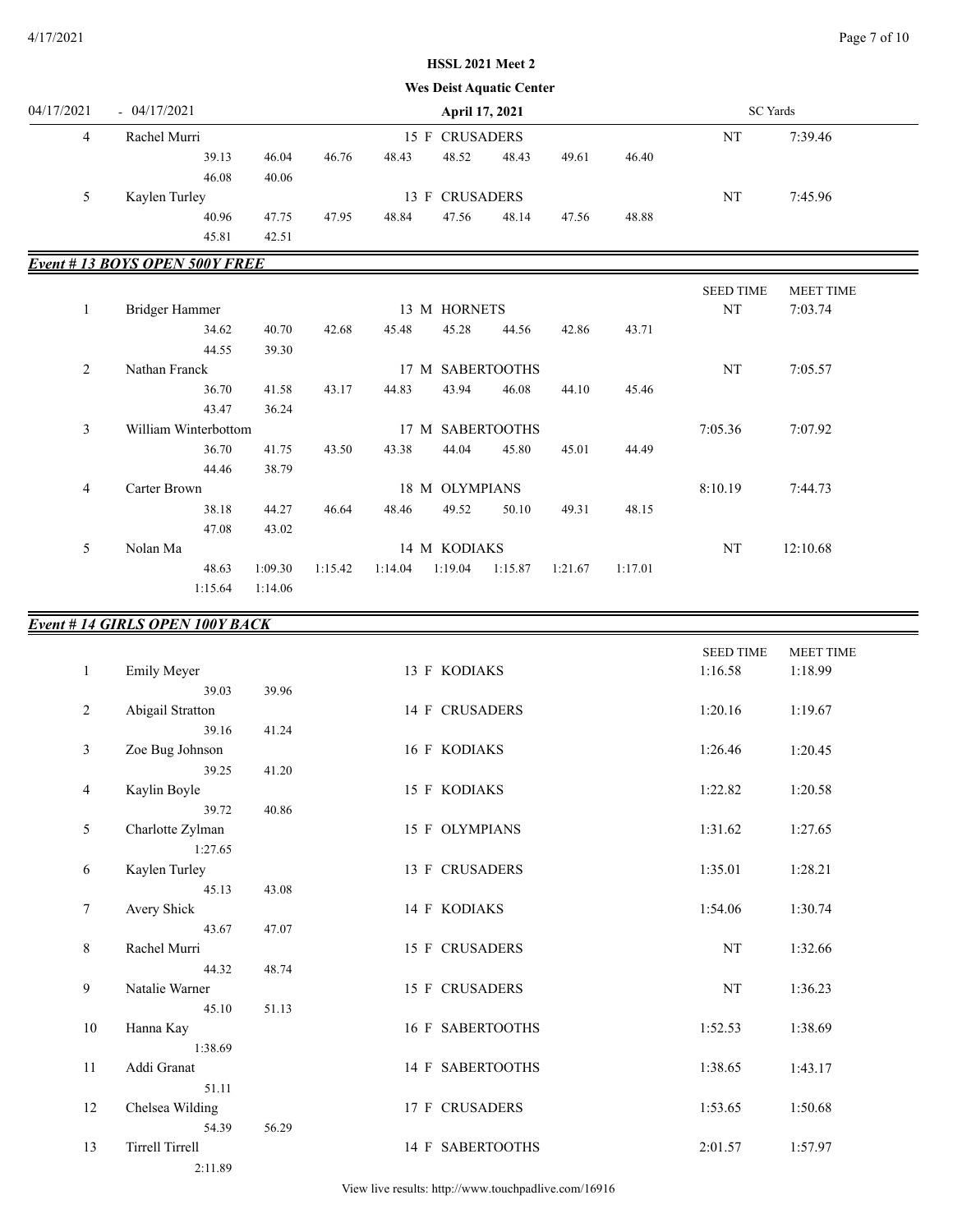# 04/17/2021 - 04/17/2021 **April 17, 2021** SC Yards **Wes Deist Aquatic Center** 14 Katie Reed 14 F HORNETS 1:56.72 2:03.68 59.37 1:04.31 15 Arlie Roundy 2:13.49 1:07.61 1:08.83 *Event # 15 BOYS OPEN 100Y BACK* SEED TIME MEET TIME 1 Steve Drysdale 16 M SABERTOOTHS 1:14.08 1:02.39 29.98 32.41 2 Eli Thompson 15 M SABERTOOTHS 1:11.02 1:11.15 33.56 37.59 3 Quinn Smith 17 M OLYMPIANS 1:45.76 1:11.83 34.17 37.66 4 Adam Allred 1:16.00 14 M CRUSADERS 1:16.16 1:16.00 36.88 39.12 5 Kent Belnap 14 M OLYMPIANS 1:24.78 1:19.93 37.92 42.01 6 Bridger Hammer 13 M HORNETS 1:20.79 1:20.72 40.08 40.19 7 Nathan Franck 17 M SABERTOOTHS 1:16.99 1:21.53 1:21.53 8 Carter Luker 117 M CRUSADERS 1:28.33 1:23.78 37.59 46.19 9 Jacob Christensen 15 M CRUSADERS 1:27.75 1:26.71 41.87 44.84 10 Mathias Ravsten 14 M SABERTOOTHS 1:39.72 1:33.65 48.04 45.61 11 Isaac Dallimore 14 M CRUSADERS 2:04.40 1:39.28 52.08 47.20 12 Jake Briggs 15 M HORNETS 1:45.47 1:42.63 48.37 54.26 13 James Smaka 14 M SABERTOOTHS 1:44.37 1:45.31 49.51 55.80 14 Bobby Koonce 14 M SABERTOOTHS NT 1:45.80 49.82 55.98 15 Isaac Huskinson 14 M SABERTOOTHS 1:49.58 1:50.39 1:50.39 16 Tayte Backstrom 14 M KODIAKS 1:56.80 1:52.05 54.84 57.21 17 Isaac Coulsey 14 M OLYMPIANS 2:17.58 2:04.67 2:04.67 18 Jaxson Bates 14 M KODIAKS 2:17.71 2:14.18 1:04.40 1:09.78 Tyler Murri 13 M CRUSADERS NT DQ 48.70 52.11 *Event # 16 GIRLS OPEN 100Y BREAST* SEED TIME MEET TIME 1 Macey Lamb 16 F CRUSADERS NT 1:16.95 35.70 41.25 2 Ramen Noodles Johnson 16 F KODIAKS 1:38.73 1:34.73 44.79 49.94

**HSSL 2021 Meet 2**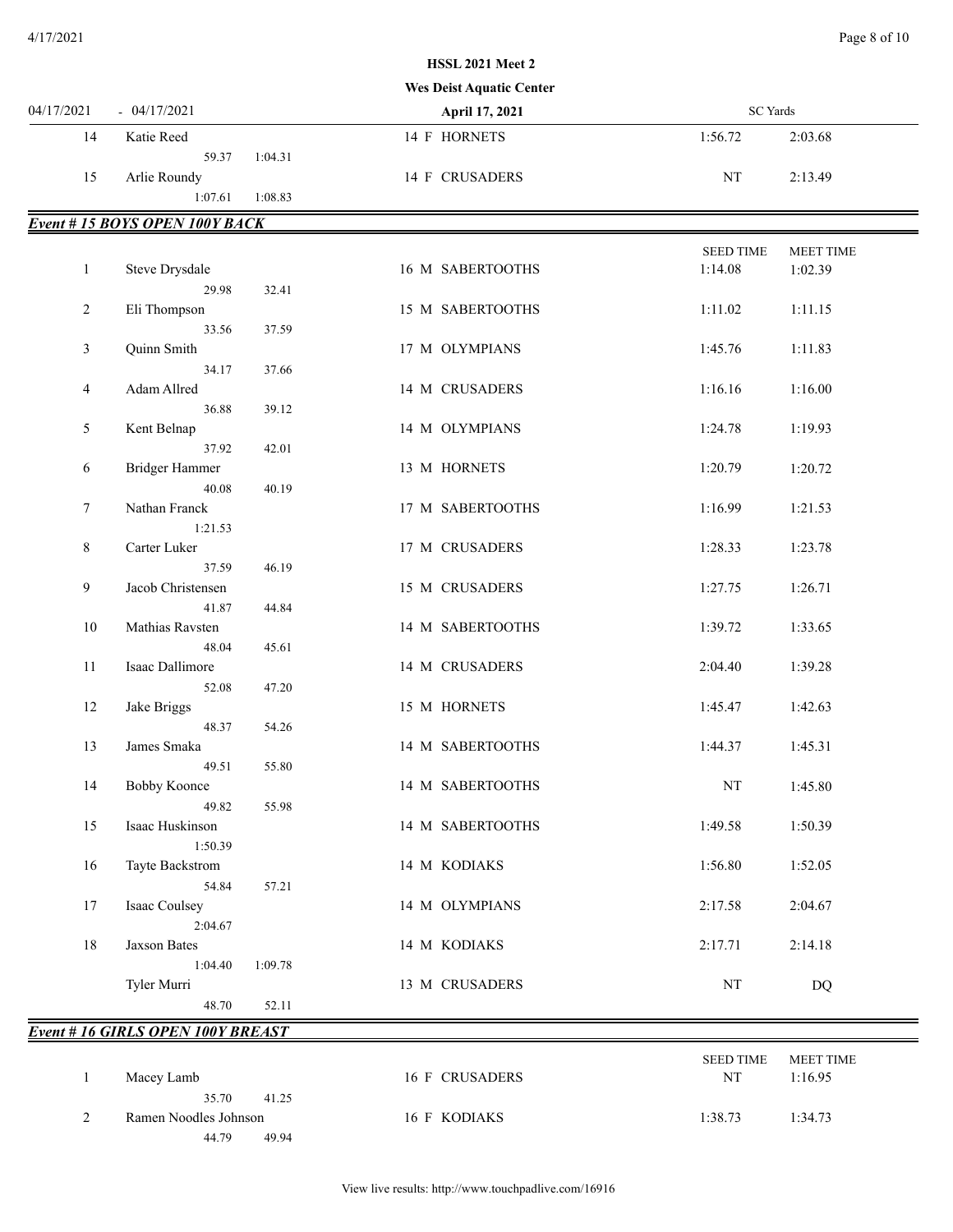|                 |                                        | <b>Wes Deist Aquatic Center</b> |                            |                  |
|-----------------|----------------------------------------|---------------------------------|----------------------------|------------------|
| 04/17/2021      | $-04/17/2021$                          | April 17, 2021                  | <b>SC</b> Yards            |                  |
| $\mathfrak{Z}$  | Faith Koonce                           | 16 F SABERTOOTHS                | 1:35.65                    | 1:35.72          |
|                 | 44.46<br>51.26                         |                                 |                            |                  |
| 4               | Shaelyn Kingery                        | 16 F OLYMPIANS                  | 1:40.49                    | 1:35.97          |
|                 | 44.92<br>51.05                         |                                 |                            |                  |
| 5               | Rachel Murri                           | 15 F CRUSADERS                  | NT                         | 1:36.27          |
|                 | 50.69<br>45.58                         |                                 |                            |                  |
| 6               | Chelsea Wilding                        | 17 F CRUSADERS                  | 1:42.23                    | 1:41.47          |
|                 | 48.39<br>53.08                         |                                 |                            |                  |
| $7\phantom{.0}$ | Charly Dixon                           | 14 F HORNETS                    | 1:47.57                    | 1:43.75          |
|                 | 49.80<br>53.95                         |                                 |                            |                  |
| 8               | <b>Tilly Backstrom</b>                 | 17 F KODIAKS                    | 2:21.91                    | 1:45.83          |
|                 | 49.71<br>56.12                         |                                 |                            |                  |
| 9               | Kaylin Boyle                           | 15 F KODIAKS                    | NT                         | 1:46.31          |
|                 | 51.88<br>54.43                         |                                 |                            |                  |
| 10              | Natalie Warner                         | 15 F CRUSADERS                  | 1:45.64                    | 1:46.37          |
|                 | 51.74<br>54.63                         |                                 |                            |                  |
| 11              | Hannah Gunderson                       | 13 F HORNETS                    | 1:53.55                    | 1:48.55          |
|                 | 54.61<br>53.94                         |                                 |                            |                  |
| 12              | Kate Heiner                            | 13 F KODIAKS                    | 1:47.60                    | 1:50.31          |
|                 | 51.64<br>59.25                         |                                 |                            |                  |
| 13              | Mia Shumway                            | 13 F SABERTOOTHS                | NT                         | 1:52.59          |
|                 | 51.91<br>1:00.68                       |                                 |                            |                  |
| 14              | Addi Granat                            | 14 F SABERTOOTHS                | 1:52.74                    | 1:54.64          |
|                 | 53.97<br>1:00.67                       |                                 |                            |                  |
|                 | Katie Reed                             | 14 F HORNETS                    | 2:12.52                    | DQ               |
|                 | 1:05.99<br>1:06.17                     |                                 |                            |                  |
|                 | <b>Event #17 BOYS OPEN 100Y BREAST</b> |                                 |                            |                  |
|                 |                                        |                                 |                            |                  |
|                 |                                        |                                 | <b>SEED TIME</b>           | <b>MEET TIME</b> |
| $\mathbf{1}$    | <b>Blue Burns</b>                      | 13 M KODIAKS                    | 1:10.54                    | 1:19.27          |
|                 | 41.93<br>37.34                         |                                 |                            |                  |
| 2               | Adam Allred                            | 14 M CRUSADERS                  | 1:23.35                    | 1:23.77          |
|                 | 40.22<br>43.55                         |                                 |                            |                  |
| 3               | Caleb Benson                           | 16 M CRUSADERS                  | 1:30.06                    | 1:26.18          |
|                 | 40.61<br>45.57                         |                                 |                            |                  |
| 4               | William Winterbottom                   | 17 M SABERTOOTHS                | 1:25.44                    | 1:28.20          |
|                 | 41.42<br>46.78                         |                                 |                            |                  |
| 5               | Eli Thompson                           | 15 M SABERTOOTHS                | 1:48.58                    | 1:28.69          |
|                 | 41.20<br>47.49                         |                                 |                            |                  |
| 6               | Carter Luker                           | 17 M CRUSADERS                  | 1:30.55                    | 1:30.35          |
|                 | 41.85<br>48.50                         |                                 |                            |                  |
| 7               | Kaden Oakes                            | 16 M SABERTOOTHS                | NT                         | 1:34.71          |
|                 | 42.67<br>52.04                         |                                 |                            |                  |
| 8               | Zayne Backstrom                        | 14 M KODIAKS                    | 1:33.77                    | 1:35.26          |
|                 | 43.82<br>51.44                         |                                 |                            |                  |
| 9               | Cameren Evans                          | 14 M SABERTOOTHS                | 1:34.30                    | 1:42.45          |
|                 | 44.76<br>57.69                         |                                 |                            |                  |
| 10              | Josh Briggs                            | 13 M HORNETS                    | NT                         | 1:45.06          |
|                 | 48.69<br>56.37                         |                                 |                            |                  |
| $11\,$          | Jacob Christensen                      | 15 M CRUSADERS                  | 2:11.61                    | 1:45.81          |
|                 | 49.25<br>56.56                         |                                 |                            |                  |
| 12              | Tyler Murri                            | 13 M CRUSADERS                  | $\mathop{\rm NT}\nolimits$ | 1:48.13          |

View live results: http://www.touchpadlive.com/16916

52.92 55.21